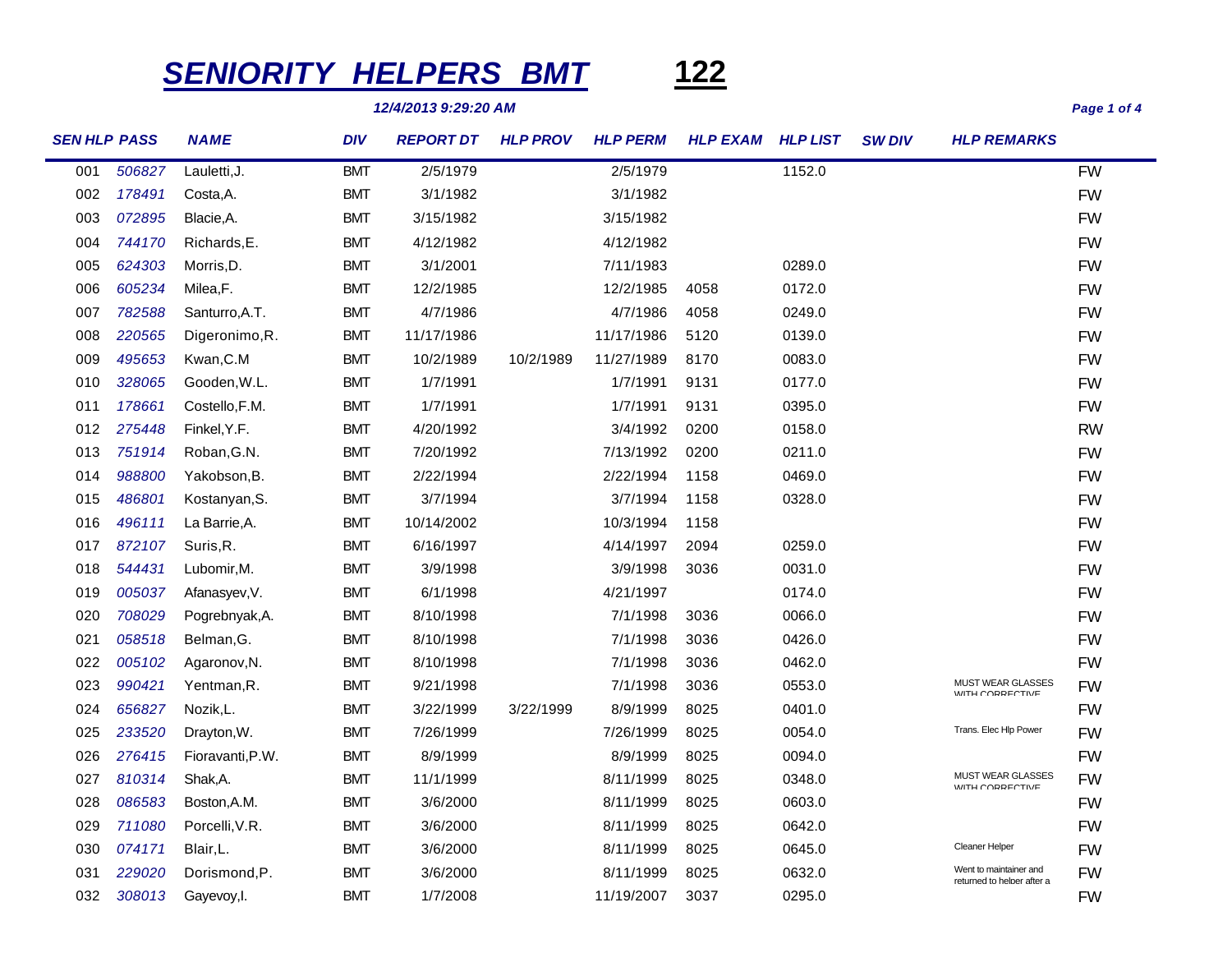## *12/4/2013 9:29:20 AM Page 2 of 4*

| <b>SEN HLP PASS</b> |        | <b>NAME</b>      | <b>DIV</b> | <b>REPORT DT</b> | <b>HLP PROV</b> | <b>HLP PERM</b> | <b>HLP EXAM</b> | <b>HLP LIST</b> | <b>SW DIV</b> | <b>HLP REMARKS</b>                                 |           |
|---------------------|--------|------------------|------------|------------------|-----------------|-----------------|-----------------|-----------------|---------------|----------------------------------------------------|-----------|
| 033                 | 817020 | Shilshtut, I.    | <b>BMT</b> | 3/23/2009        |                 | 2/17/2009       | 2061            | 0121.0          |               |                                                    | <b>FW</b> |
| 034                 | 696011 | Petrovs, A.      | <b>BMT</b> | 1/7/2008         | 1/7/2008        | 3/23/2009       |                 | 0028.0          |               |                                                    | <b>FW</b> |
| 035                 | 880013 | Tavernier, D.    | <b>BMT</b> | 1/7/2008         | 1/7/2008        | 3/23/2009       |                 | 0060.0          |               |                                                    | <b>FW</b> |
| 036                 | 160007 | Codrington, P.M. | <b>BMT</b> | 1/7/2008         | 1/7/2008        | 3/23/2009       |                 | 0063.0          |               |                                                    | <b>FW</b> |
| 037                 | 855004 | Stein, A.        | <b>BMT</b> | 1/7/2008         | 1/7/2008        | 3/23/2009       |                 | 0065.0          |               | NYP DEPARTMENT<br>FROM 6/17/2007 TO                | <b>FW</b> |
| 038                 | 788005 | Schechter, J.    | <b>BMT</b> | 1/7/2007         | 1/7/2008        | 3/23/2009       |                 | 0074.0          |               |                                                    | <b>FW</b> |
| 039                 | 439110 | Johnson, C.D.    | <b>BMT</b> | 3/24/2008        | 3/24/2008       | 5/11/2009       |                 | 0098.0          |               |                                                    | <b>FW</b> |
| 040                 | 226018 | Dong, J.         | <b>BMT</b> | 8/25/2008        | 8/25/2008       | 12/21/2009      |                 | 0289.0          |               |                                                    | <b>FW</b> |
| 041                 | 924003 | Vorobets, P.     | <b>BMT</b> | 7/19/2010        |                 | 7/19/2010       |                 | 0008.0          |               |                                                    | <b>FW</b> |
| 042                 | 241016 | Duranau, A.      | <b>BMT</b> | 7/19/2010        |                 | 7/19/2010       |                 | 0069.0          |               |                                                    | <b>FW</b> |
| 043                 | 552038 | Markarevich, Y.  | <b>BMT</b> | 7/19/2010        |                 | 7/19/2010       |                 | 0076.0          |               |                                                    | <b>FW</b> |
| 044                 | 761055 | Rosalie, M. W.   | <b>BMT</b> | 7/19/2010        |                 | 7/19/2010       |                 | 0083.0          |               |                                                    | <b>FW</b> |
| 045                 | 816006 | Shevelenko, R.   | <b>BMT</b> | 7/28/2008        | 7/28/2008       | 7/19/2010       | 7048            | 0088.0          |               | <b>MUST WEAR GLASSES</b><br><b>WITH CORRECTIVE</b> | <b>FW</b> |
| 046                 | 664016 | Oliveri, F.      | <b>BMT</b> | 7/28/2008        | 7/28/2008       | 7/19/2010       | 7048            | 0101.0          |               |                                                    | <b>FW</b> |
| 047                 | 906056 | Tsirulnik, I.    | <b>BMT</b> | 7/19/2010        |                 | 7/19/2010       |                 | 0113.0          |               |                                                    | <b>FW</b> |
| 048                 | 179010 | Counsell, C.V.   | <b>BMT</b> | 7/28/2008        | 7/28/2008       | 7/19/2010       | 7048            | 0128.0          |               |                                                    | <b>FW</b> |
| 049                 | 610013 | Mindlin, B.      | <b>BMT</b> | 7/28/2008        | 7/28/2008       | 7/19/2010       | 7048            | 0139.0          |               |                                                    | <b>FW</b> |
| 050                 | 781054 | Santos, G.       | <b>BMT</b> | 8/25/2008        | 8/25/2008       | 7/19/2010       | 7048            | 0145.0          |               |                                                    | <b>FW</b> |
| 051                 | 471012 | Kilimnik, A.     | <b>BMT</b> | 7/28/2008        | 7/28/2008       | 7/19/2010       | 7048            | 0153.0          |               |                                                    | <b>FW</b> |
| 052                 | 144021 | Chan, I.T.Y.     | <b>BMT</b> | 4/14/2008        | 4/14/2008       | 7/19/2010       | 7048            | 0157.0          |               | TA791 SIGNAL<br>ΜΔΙΝΙΤΔΙΝΙΕΙΡ Ω/10/2007            | <b>FW</b> |
| 053                 | 921048 | Vidal, R.        | <b>BMT</b> | 7/19/2010        |                 | 7/19/2010       |                 | 0177.0          |               |                                                    | <b>FW</b> |
| 054                 | 414023 | Huang, Rifang    | <b>BMT</b> | 7/19/2010        |                 | 7/19/2010       |                 | 0189.0          |               |                                                    | <b>FW</b> |
| 055                 | 844016 | Sparks, N.V.     | <b>BMT</b> | 8/25/2008        | 8/25/2008       | 7/19/2010       | 7048            | 0198.0          |               |                                                    | <b>FW</b> |
| 056                 | 658104 | Nozadze, K.      | <b>BMT</b> | 7/28/2008        | 7/28/2008       | 7/19/2010       | 7048            | 0203.0          |               |                                                    | <b>FW</b> |
| 057                 | 820436 | Shuminov, E. B.  | <b>BMT</b> | 2/14/2011        |                 | 2/11/2011       | 7048            | 0209.0          |               |                                                    | <b>FW</b> |
| 058                 | 153050 | Clark, L. W.     | <b>BMT</b> | 2/14/2011        |                 | 2/11/2011       | 7048            | 0224.0          |               |                                                    | <b>FW</b> |
| 059                 | 658124 | Norton, C. N.    | <b>BMT</b> | 2/14/2011        |                 | 2/11/2011       | 7048            | 0239.0          |               |                                                    | <b>FW</b> |
| 060                 | 856012 | Stephenson, M.A. | <b>BMT</b> | 7/28/2008        | 7/28/2008       | 5/16/2011       | 7048            | 0272.0          |               |                                                    | <b>FW</b> |
| 061                 | 226023 | Donnelly, W.     | <b>BMT</b> |                  |                 | 5/16/2011       | 7048            | 0281.0          |               |                                                    | <b>FW</b> |
| 062                 |        | 560029 Mars, L.  | <b>BMT</b> |                  |                 | 5/16/2011       | 7048            | 0285.0          |               |                                                    | <b>FW</b> |
| 063                 | 125027 | Cajuste, L.      | <b>BMT</b> |                  |                 | 5/16/2011       | 7048            | 0287.0          |               |                                                    | <b>FW</b> |
| 064                 | 199115 | Daly, J.         | <b>BMT</b> |                  |                 | 5/16/2011 7048  |                 | 0301.0          |               |                                                    | <b>FW</b> |
| 065                 | 763022 | Ross, H.         | <b>BMT</b> |                  |                 | 8/22/2011       |                 | 0344.0          |               |                                                    | <b>FW</b> |
| 066                 | 058030 | Benenati, V.     | <b>BMT</b> | 8/25/2008        | 8/25/2008       | 8/28/2011       |                 | 9999.9          |               |                                                    | <b>FW</b> |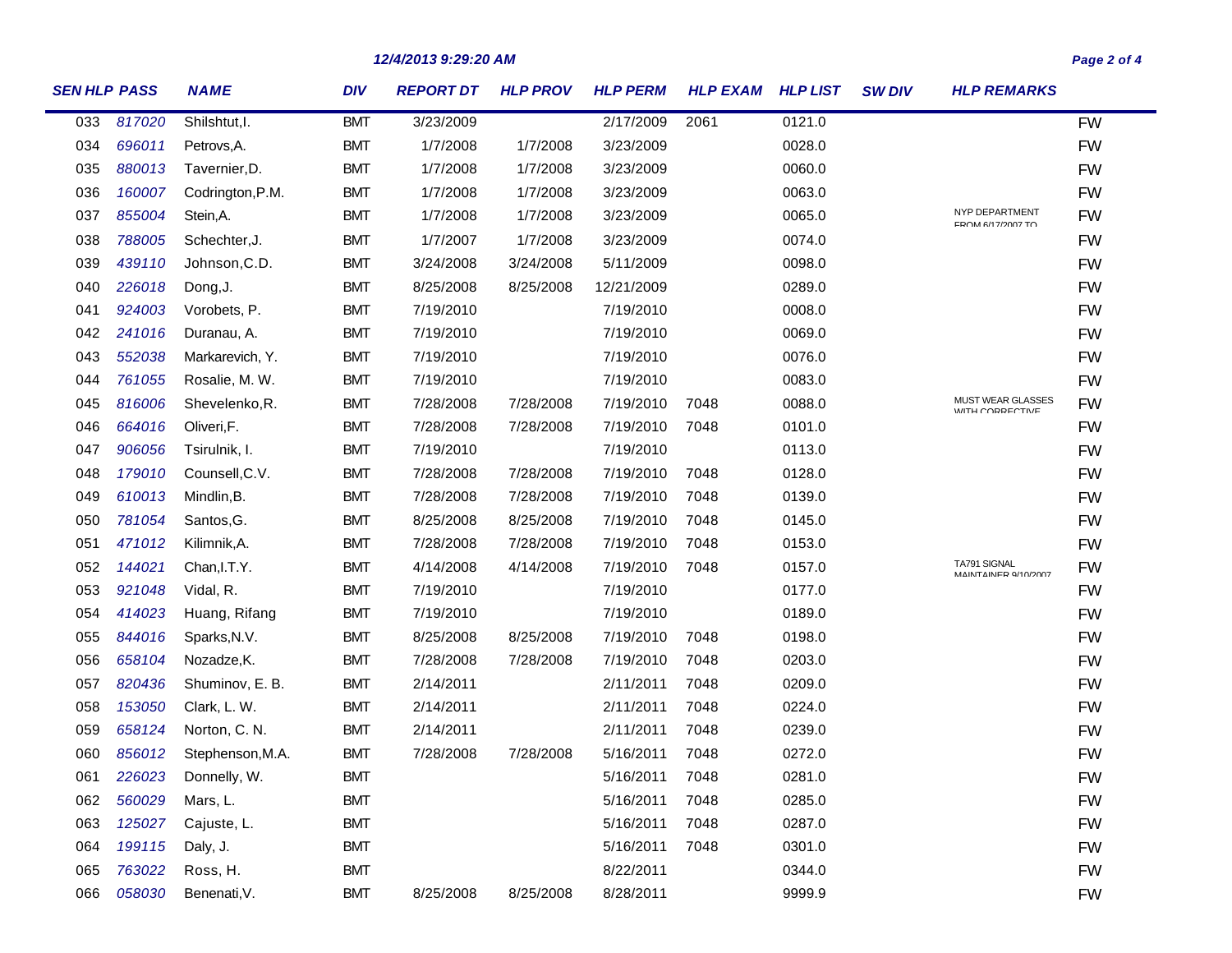## *12/4/2013 9:29:20 AM Page 3 of 4*

| <b>SEN HLP PASS</b> |        | <b>NAME</b>       | <b>DIV</b> | <b>REPORT DT</b> | <b>HLP PROV</b> | <b>HLP PERM</b> | <b>HLP EXAM</b> | <b>HLP LIST</b> | <b>SW DIV</b> | <b>HLP REMARKS</b> |           |
|---------------------|--------|-------------------|------------|------------------|-----------------|-----------------|-----------------|-----------------|---------------|--------------------|-----------|
| 067                 | 887102 | Thomas, J.        | <b>BMT</b> | 7/18/2011        | 7/28/2008       | 9/18/2011       |                 | 9999.9          |               |                    | <b>FW</b> |
| 068                 | 423024 | Hyde, K.          | <b>BMT</b> |                  |                 | 9/19/2011       | 7048            | 0374.0          |               |                    | <b>FW</b> |
| 069                 | 216015 | Devito, J.        | <b>BMT</b> |                  |                 | 9/19/2011       | 7048            | 0386.0          |               |                    | <b>FW</b> |
| 070                 | 677016 | Papin, G.         | <b>BMT</b> |                  |                 | 9/19/2011       | 7048            | 0401.0          |               |                    | <b>FW</b> |
| 071                 | 080008 | Bogomolnyy, V.    | <b>BMT</b> |                  |                 | 9/19/2011       | 7048            | 0422.0          |               |                    | <b>FW</b> |
| 072                 | 152011 | Cintron, J.       | <b>BMT</b> |                  |                 | 9/19/2011       | 7048            | 0428.0          |               |                    | <b>FW</b> |
| 073                 | 987012 | Wynter, T.        | <b>BMT</b> |                  |                 | 9/19/2011       | 7048            | 0432.0          |               |                    | <b>FW</b> |
| 074                 | 540018 | Lukianov, I.      | <b>BMT</b> |                  |                 | 10/3/2011       |                 | 0073.0          |               |                    | <b>FW</b> |
| 075                 | 151021 | Chu, P.           | <b>BMT</b> |                  |                 | 10/3/2011       |                 | 0087.0          |               |                    | <b>FW</b> |
| 076                 | 996055 | Zhao, J.          | <b>BMT</b> |                  |                 | 10/3/2011       |                 | 0091.0          |               |                    | <b>FW</b> |
| 077                 | 917046 | Vasquez, R.       | <b>BMT</b> |                  |                 | 10/3/2011       |                 | 0110.0          |               |                    | <b>FW</b> |
| 078                 | 039053 | Barber, V.        | <b>BMT</b> |                  |                 | 10/3/2011       |                 | 0377.0          |               |                    | <b>FW</b> |
| 079                 | 397101 | Hill, J.          | <b>BMT</b> |                  |                 | 10/3/2011       |                 | 0412.0          |               |                    | <b>FW</b> |
| 080                 | 495017 | Kuzmin, K.        | <b>BMT</b> | 11/7/2011        |                 | 11/7/2011       |                 | 0132.0          |               |                    | <b>FW</b> |
| 081                 | 320006 | Glazunov, S.      | <b>BMT</b> |                  |                 | 11/7/2011       |                 | 0143.0          |               |                    | <b>FW</b> |
| 082                 | 752031 | Roberts, R. R.    | <b>BMT</b> | 6/18/2012        |                 | 6/18/2012       |                 | 0211.0          |               |                    | <b>FW</b> |
| 083                 | 872017 | Svirko            | <b>BMT</b> | 6/18/2012        |                 | 6/18/2012       |                 | 0214.0          |               |                    | <b>FW</b> |
| 084                 | 262009 | Fafalios, A. J.   | <b>BMT</b> | 6/18/2012        |                 | 6/18/2012       |                 | 0215.0          |               |                    | <b>FW</b> |
| 085                 | 580009 | McDonald, C. A.   | <b>BMT</b> | 6/18/2012        |                 | 6/18/2012       | 8081            | 0228.0          |               |                    | <b>FW</b> |
| 086                 | 079009 | Bodon, J.         | <b>BMT</b> | 6/18/2012        |                 | 6/18/2012       |                 | 0230.0          |               |                    | <b>FW</b> |
| 087                 | 311064 | Gerdes, J.Y.      | <b>BMT</b> | 6/18/2012        |                 | 6/18/2012       |                 | 0247.0          |               |                    | <b>FW</b> |
| 088                 | 495021 | Kytmanov          | <b>BMT</b> | 6/18/2012        |                 | 6/18/2012       |                 | 0258.0          |               |                    | <b>FW</b> |
| 089                 | 521010 | Lewis, S.M.       | <b>BMT</b> | 7/23/2012        |                 | 7/23/2012       |                 | 0267.0          |               |                    | <b>FW</b> |
| 090                 | 970064 | Wilson, C. A.     | <b>BMT</b> | 7/23/2012        |                 | 7/23/2012       |                 | 0273.0          |               |                    | <b>FW</b> |
| 091                 | 147119 | Chen, H.Y.        | <b>BMT</b> | 7/23/2012        |                 | 7/23/2012       |                 | 0294.0          |               |                    | <b>FW</b> |
| 092                 | 922019 | Vitebsky,L.       | <b>BMT</b> | 7/23/2012        |                 | 7/23/2012       |                 | 0297.0          |               |                    | <b>FW</b> |
| 093                 | 785026 | Scarlatto, G.Y.   | <b>BMT</b> | 7/23/2012        |                 | 7/23/2012       |                 | 0301.0          |               |                    | <b>FW</b> |
| 094                 | 450084 | Joseph, R.        | <b>BMT</b> | 7/23/2012        |                 | 7/23/2012       |                 | 0306.0          |               |                    | <b>FW</b> |
| 095                 | 887060 | Thom,H.A.         | <b>BMT</b> |                  |                 | 7/23/2012       |                 | 0308.0          |               |                    | <b>FW</b> |
| 096                 | 314143 | Gianfrancesco, G. | <b>BMT</b> | 7/23/2012        |                 | 7/23/2012       |                 | 0322.0          |               |                    | <b>FW</b> |
| 097                 | 029103 | Aye, B.           | <b>BMT</b> | 7/23/2012        |                 | 7/23/2012       |                 | 0351.0          |               |                    | <b>FW</b> |
| 098                 | 475000 | Kirton, S.D.      | <b>BMT</b> | 9/17/2012        |                 | 9/17/2012       | 8081            | 0371.0          |               |                    | <b>FW</b> |
| 099                 | 215002 | Desir, R.         | <b>BMT</b> | 9/17/2012        |                 | 9/17/2012       | 8081            | 0374.0          |               |                    | <b>FW</b> |
| 100                 | 519000 | Leung, F. M.      | <b>BMT</b> | 9/17/2012        |                 | 9/17/2012 8081  |                 | 0376.0          |               |                    | <b>FW</b> |